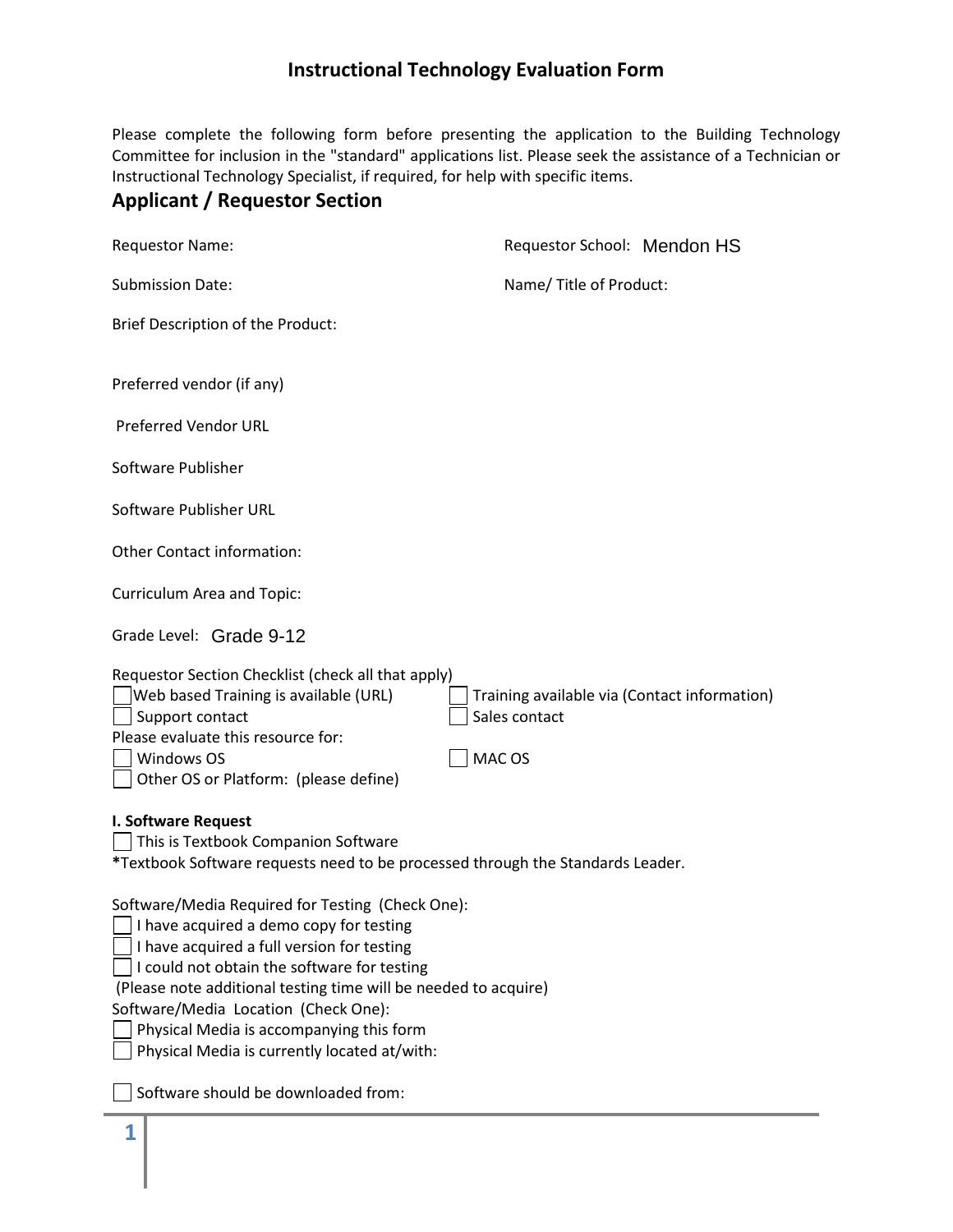| Registered logon required for download: User                                                                                                                 | Password |
|--------------------------------------------------------------------------------------------------------------------------------------------------------------|----------|
| License Key or other credentials / information required for install:                                                                                         |          |
| II. Web Resource Request                                                                                                                                     |          |
| Resource Logon:<br>Logon is not required to use access/use this resource<br>Will provide account logon:<br>User                                              | Password |
| Could not obtain demo logon (Please note additional testing time will be needed to acquire)                                                                  |          |
| III. Hardware Request:                                                                                                                                       |          |
| Device & accompanying software has been sent along with this request<br>Device & accompanying software is located at                                         |          |
| Do not possess necessary device/software for test<br>(Please note additional testing time will be needed to acquire)<br>Other notes regarding test hardware: |          |

#### **ITS Evaluation Section:**

ITS Name:

Describe any features of the application that allow it to be individualized by teacher and/or student

Can the application be adapted for use by physically challenged students?

### **Standards Leader Evaluation Section:**

Standards Leader Name:

NYS Standards Addressed:

How will this application enhance student learning?

Is the content material correct, well-presented and appropriate for the target grade level?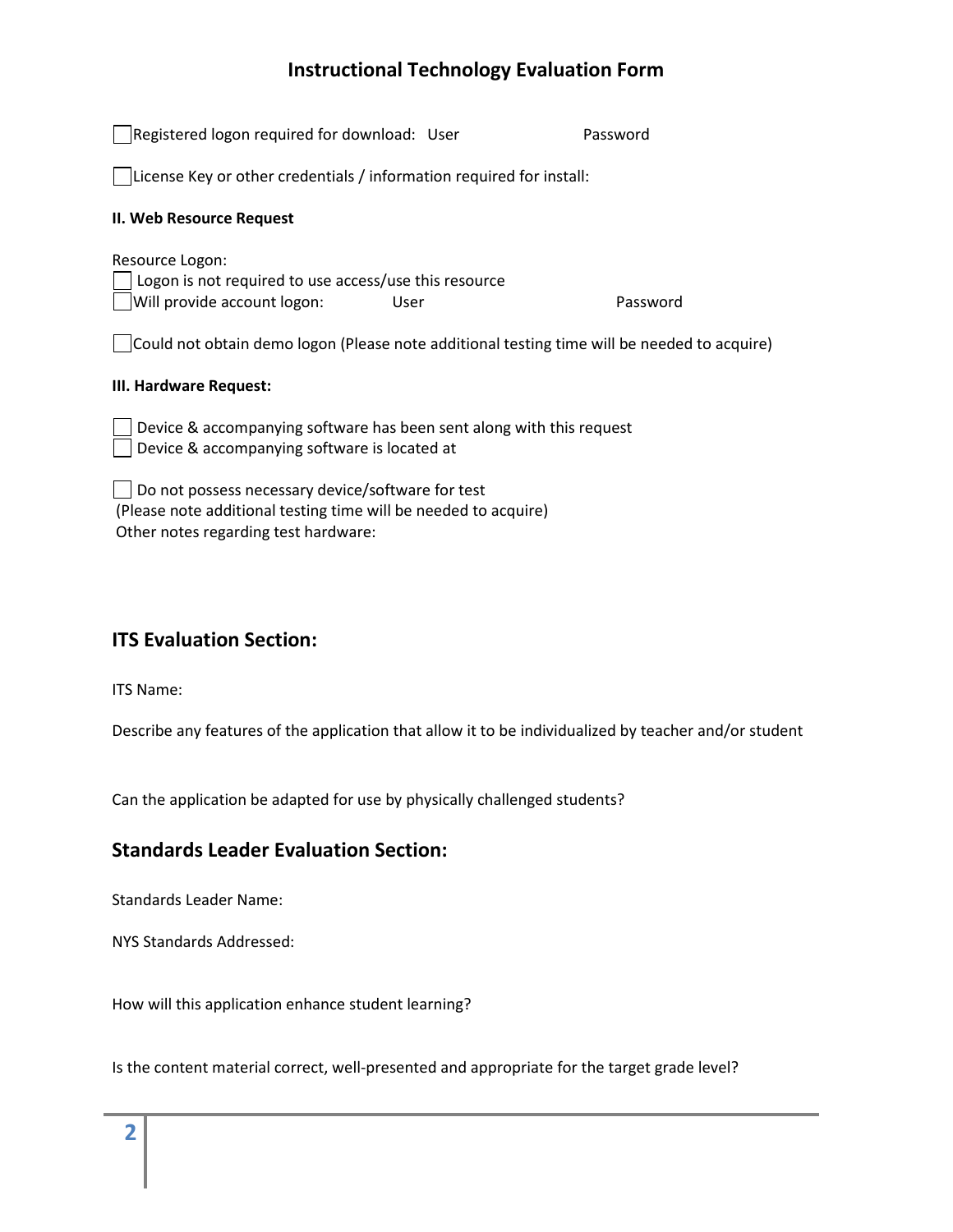How will this support the district curriculum?

Are suggestions included for using the application in the classroom?

Are there ideas for integrating it into a curriculum?

## **Technician Evaluation Section:**

Technician Name: Software Licensing Type:

| Unsupported Beta (Free or Commercial)<br>Unrestricted Freeware / Open Source / Public Domain<br><b>Restricted Freeware</b><br>Registration required Notes: |         |                                                                               |
|------------------------------------------------------------------------------------------------------------------------------------------------------------|---------|-------------------------------------------------------------------------------|
| Single (home use only)                                                                                                                                     |         |                                                                               |
| Other Requirement Notes:                                                                                                                                   |         |                                                                               |
| Commercial                                                                                                                                                 |         |                                                                               |
| Windows System Requirements<br>OS<br>CPU<br><b>RAM</b><br><b>Free Disk</b>                                                                                 |         | MAC System Requirements<br><b>OS</b><br>CPU<br><b>RAM</b><br><b>Free Disk</b> |
| <b>Additional Requirements</b><br><b>Optical Drive</b><br>Audio/Speakers<br>Port/Connectors<br>Video Acceleration                                          |         |                                                                               |
| <b>Common Software Dependencies</b><br>Java                                                                                                                | Version |                                                                               |
| Flash IE                                                                                                                                                   | Version |                                                                               |
| Flash Mozilla                                                                                                                                              | Version |                                                                               |
| Shockwave                                                                                                                                                  | Version |                                                                               |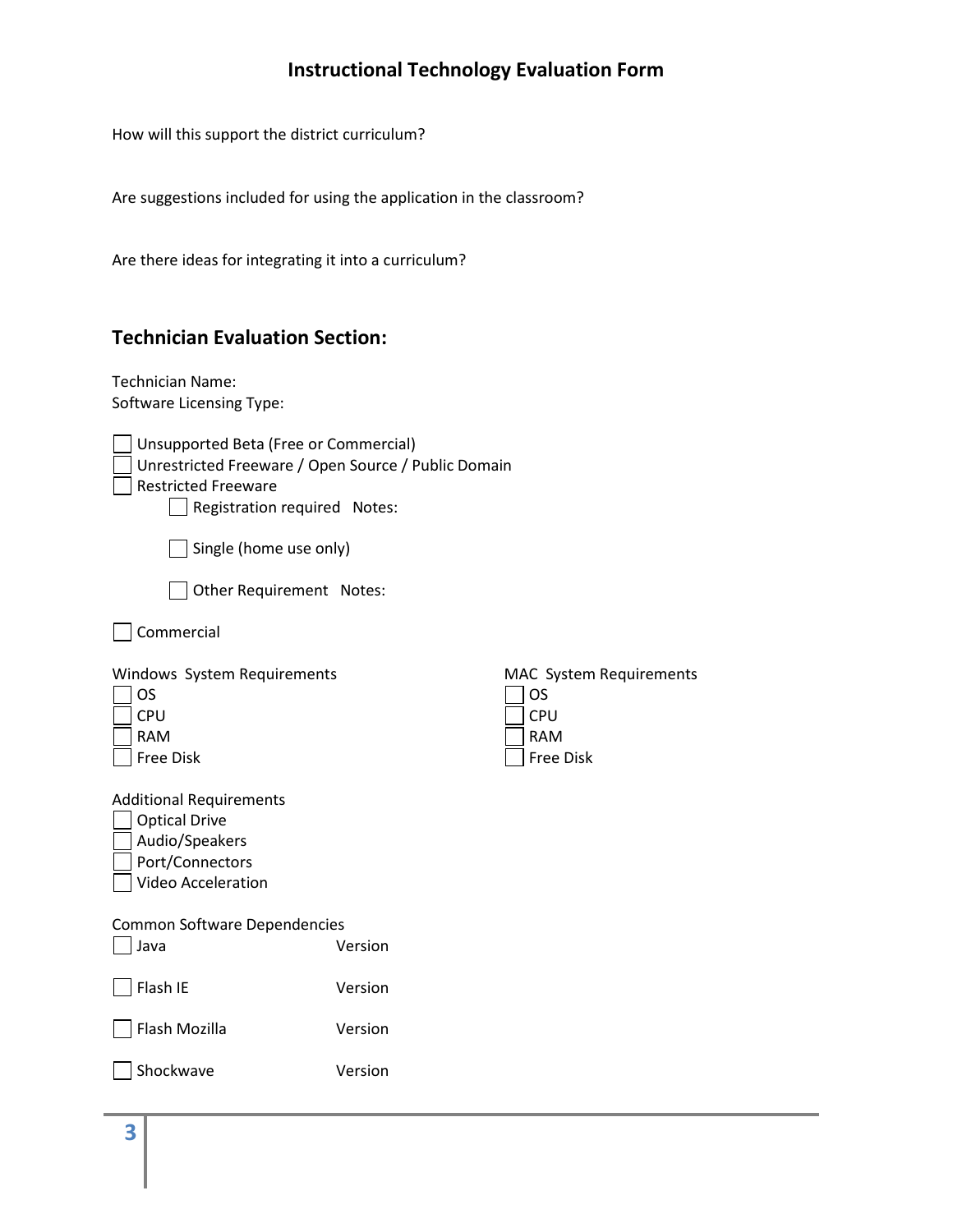| Silverlight                                                                                                                                                                                                                                                                                                                                                                                                                                                                                                                                                                                                                                                                                                                                                                                                                                                                                                                                                                                                                                                                                                                                                                                                                                                                           | Version                                                                  |
|---------------------------------------------------------------------------------------------------------------------------------------------------------------------------------------------------------------------------------------------------------------------------------------------------------------------------------------------------------------------------------------------------------------------------------------------------------------------------------------------------------------------------------------------------------------------------------------------------------------------------------------------------------------------------------------------------------------------------------------------------------------------------------------------------------------------------------------------------------------------------------------------------------------------------------------------------------------------------------------------------------------------------------------------------------------------------------------------------------------------------------------------------------------------------------------------------------------------------------------------------------------------------------------|--------------------------------------------------------------------------|
| <b>Directx</b>                                                                                                                                                                                                                                                                                                                                                                                                                                                                                                                                                                                                                                                                                                                                                                                                                                                                                                                                                                                                                                                                                                                                                                                                                                                                        | Version                                                                  |
| Net Runtimes                                                                                                                                                                                                                                                                                                                                                                                                                                                                                                                                                                                                                                                                                                                                                                                                                                                                                                                                                                                                                                                                                                                                                                                                                                                                          | Version                                                                  |
| Visual C++                                                                                                                                                                                                                                                                                                                                                                                                                                                                                                                                                                                                                                                                                                                                                                                                                                                                                                                                                                                                                                                                                                                                                                                                                                                                            | Version                                                                  |
| QuickTime                                                                                                                                                                                                                                                                                                                                                                                                                                                                                                                                                                                                                                                                                                                                                                                                                                                                                                                                                                                                                                                                                                                                                                                                                                                                             | Version                                                                  |
| Other                                                                                                                                                                                                                                                                                                                                                                                                                                                                                                                                                                                                                                                                                                                                                                                                                                                                                                                                                                                                                                                                                                                                                                                                                                                                                 | Version                                                                  |
| Other                                                                                                                                                                                                                                                                                                                                                                                                                                                                                                                                                                                                                                                                                                                                                                                                                                                                                                                                                                                                                                                                                                                                                                                                                                                                                 | Version                                                                  |
| Other                                                                                                                                                                                                                                                                                                                                                                                                                                                                                                                                                                                                                                                                                                                                                                                                                                                                                                                                                                                                                                                                                                                                                                                                                                                                                 | Version                                                                  |
|                                                                                                                                                                                                                                                                                                                                                                                                                                                                                                                                                                                                                                                                                                                                                                                                                                                                                                                                                                                                                                                                                                                                                                                                                                                                                       | Web Resource requires proprietary software client/component installation |
| Summary: Check One<br>Works with our systems<br>Works with our systems, but requires workarounds (detail below)<br>Workarounds are reasonable to deploy<br>Workarounds are extensive/cumbersome/prohibitive to deploy<br>Does not work or is incompatible with our systems (detail below)<br>Hardware Resource does not actively interface or depend on computer systems.<br>Common Findings: (Check all that apply)<br>Resource is not profile aware (only works with installation account)<br>Resource requires CD/DVD drive to actively run<br>Software negatively impacts system performance when idle<br>Software is unstable or creates instability with other applications<br>Software interferes with other applications (detail below)<br>Software must be installed by hand (deployment cannot be automated)<br>Software licensing is cumbersome / difficult to administrate (detail below)<br>Software imposes a non-configurable automatic update mechanism<br>Software requires frequent or excessive updates to function<br>Software 'nags' users or presents unnecessary/confusing dialogs<br>Resource requires administrative logon to run/use<br>Resource demonstrates undesirable traits<br>Adware/Advertising<br>(Subjective) Inappropriate content (detail below) |                                                                          |

Resource demonstrates dangerous traits

**4**

Other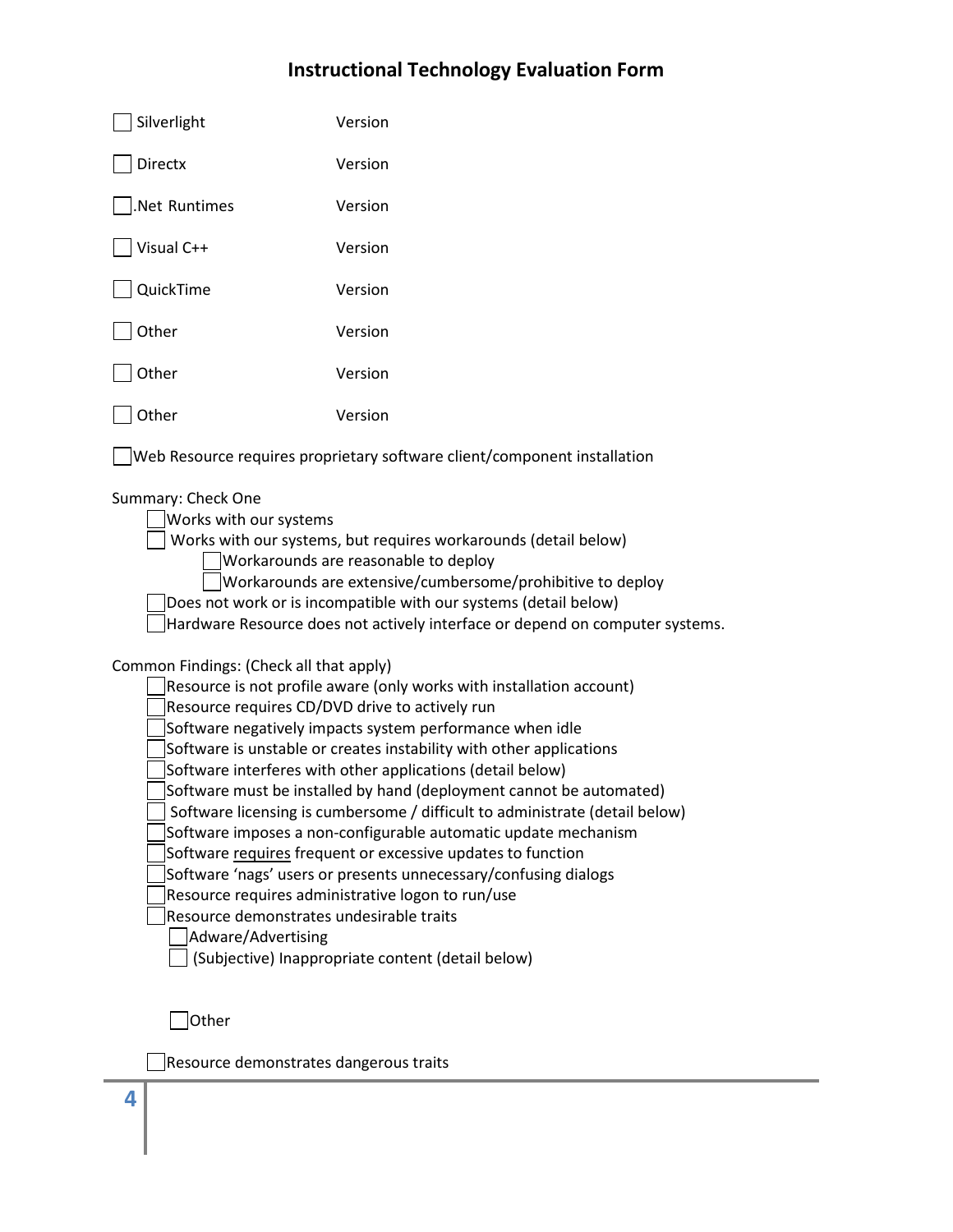| Spyware/Malware/Malicious Code |
|--------------------------------|
| Security/Privacy Risk          |
| Other                          |

Other Findings:

Summary and Detailed Findings:

Workarounds Required:

Recommendation (Check One): Recommend Approval Recommend Approval only with Fixes / Workarounds

Recommend Disapproval

Recommendation Comments / Other Suggestions:

#### **Approval:**

X

Requestor

 $\sf{X}$ 

ITS